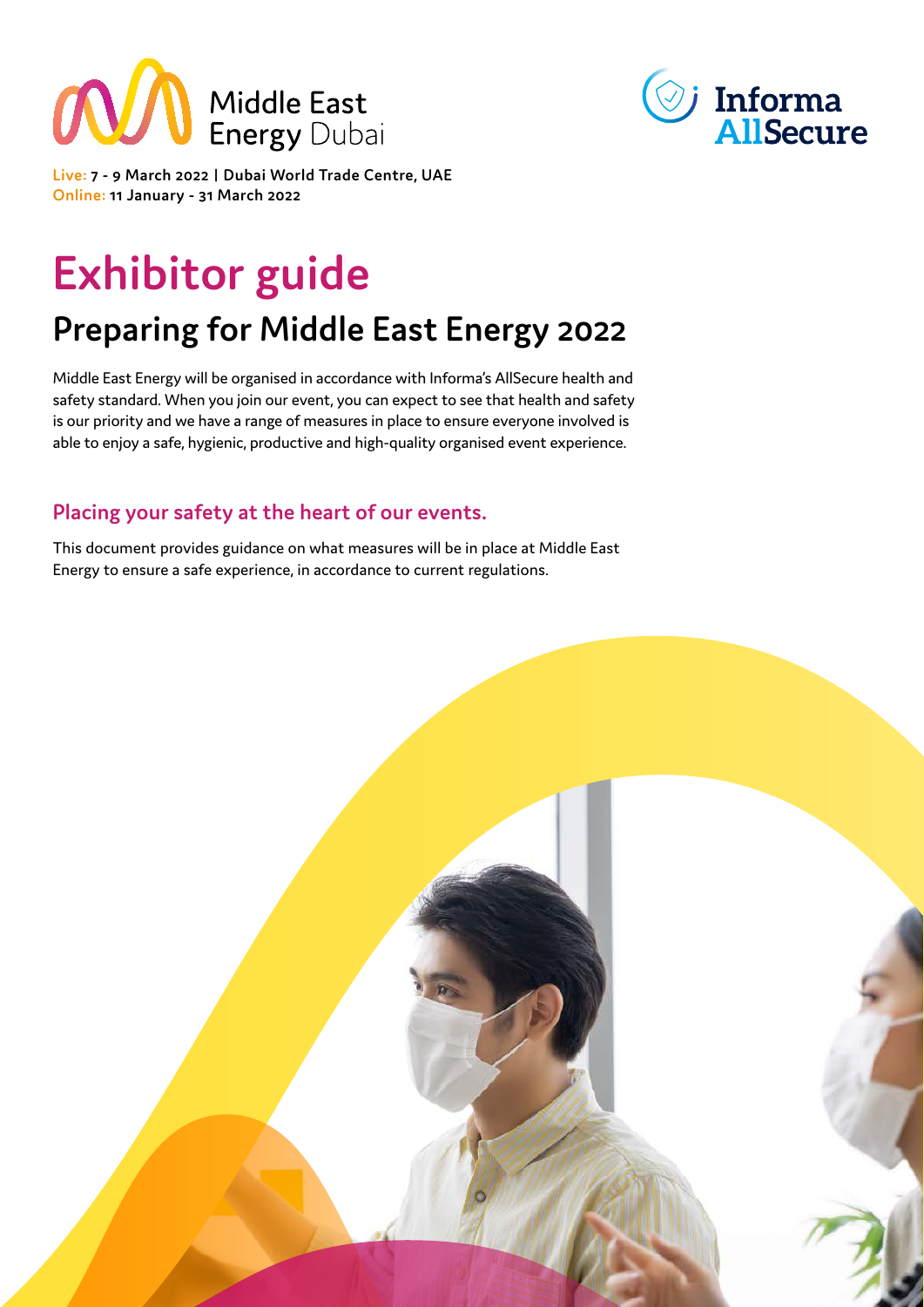## **Informa AllSecure 10 Key Commitments**



The AllSecure standard is being maintained by key stakeholders in the events industry worldwide and will continue to be adapted as the situation allows.

Informa AllSecure continues to add required layers to our standard, as reasonably as practicable. For additional information on Informa AllSecure go to: https://www.informa.com/AllSecure

Informa AllSecure is Informa's approach to enhanced health and safety standards at our events following COVID-19. As a minimum, Middle East Energy will apply the 10 AllSecure commitments in a practical approach around Cleaning and Hygiene, Physical Distancing and Protection and Detection, outlined in this brochure. In addition, Middle East Energy will follow government guidance or official local authority and venue specific regulations.

## **Cleaning and Hygiene**



## **1. Enhanced cleaning**

- Middle East Energy will undertake enhanced, deep cleaning and disinfection in common areas before, during and after the event, working with the DWTC to ensure the highest standards of hygiene and cleanliness.
- This includes continuous sanitisation with focus on high-touch area such as door handles, restrooms, ATMs and food and beverage areas.
- Special disposal bins will be made available at each key entrance and washrooms for medical waste.

## **2. Personal hygiene**

- Hand sanitisers will be available on Informa owned areas such as the InfoHub, registration, theatres and throughout all halls.
- On-site signage will encourage participants to regularly wash and disinfect their hands throughout the course of the event.
- The DWTC will have hygiene champions across multiple functions to ensure compliance with the regulations.

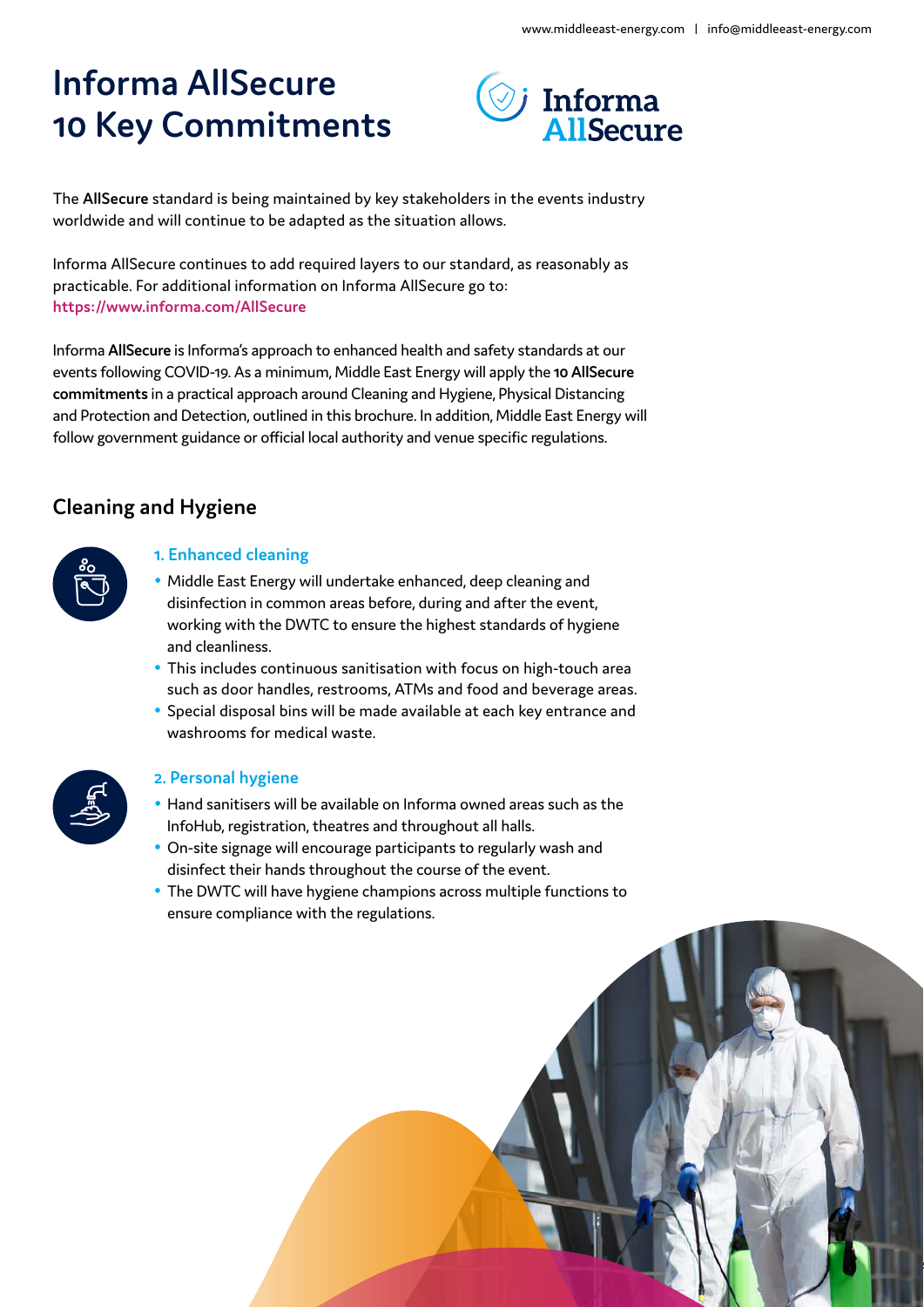## **Physical Distancing**



## **3. Non-contact registration**

- Middle East Energy has employed a contactless registration system that facilitates online self-registration and personal mobile registration onsite (QR codes).
- Registration for all attendees should be completed online prior to arriving onsite. There will be a self-service scanning of badges for entry and exit. Please refer to the Customer Centre for further information on how to register.

### **contact Physical 4.**

- Middle East Energy will recommend that participants avoid handshakes and embraces, promoting alternative ways to greet business partners.
- The exchange of printed materials, such as business cards and sales brochures will also be discouraged, with digital alternatives recommended.
- Additional protective measures and barriers will be in place at the InfoHub and registration areas.



#### **5. Physical distancing**

- Middle East Energy will maintain a density of participants in line with local authority and venue regulations. In compliance with the DWTC regulations, and social distancing to be adhered to at all times.
- This will be managed through one or more control measures such as presion whow communications to participants, traffic control systems, on-site signage and on-site safety ambassadors.
- In seminar theatres and conferences, seats will be positioned with physical distancing. Capacity will be managed in these areas by scanning badges upon entry/exit and regular headcount checks.

#### **6. Food services**

- Middle East Energy will work closely with the DWTC Catering team to employ the highest standard of food safety. Minimizing self-service buffets in favour of pre-packaged food options and disposable tableware.
- Queuing for any food station/outlet shall maintain social distancing; subject to local regulations.

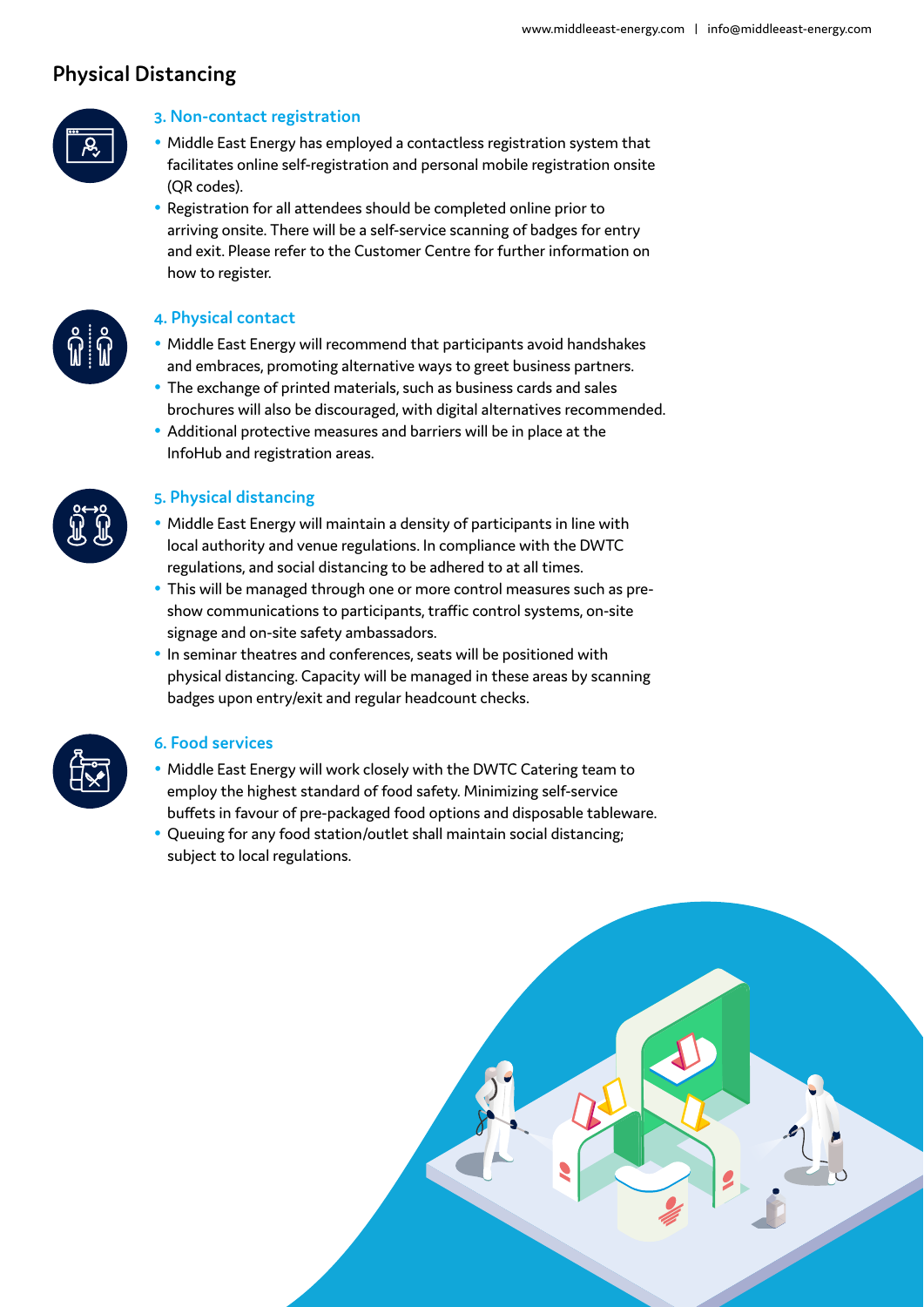## **Detect and Protect**



## **7. Personal Protective Equipment (PPE)**

- Face coverings must be worn by all participants at all times (including build, show open and breakdown).
- Further items of PPE, such as gloves and eye screens, will be used by participants and staff if appropriate, in line with local government and health authority advice.



### **Medical 8.**

• Middle East Energy will have access to a qualified team and separate isolation zones at the venue. Participants will be asked not to attend if they are feeling unwell, and teams will follow local health authority guidance on detecting and managing anyone who displays symptoms of COVID-19.



## **9. Screening**

- Middle East Energy will follow relevant health authority guidance on screen participants.
- This may include temperature checks upon entry to the DWTC, using contactless thermal screening.



### **10. Trace and contact**

- All participants are requested to pre-register and provide accurate contact numbers.
- Should it be necessary, Middle East Energy will work with local authorities to trace and contact participants, subject to local privacy regulations.

For more information on the specific measures in place at Middle East Energy, contact the event team directly on MEE.customerservice@informa.com. Details will also be included in event materials on registration or booking.

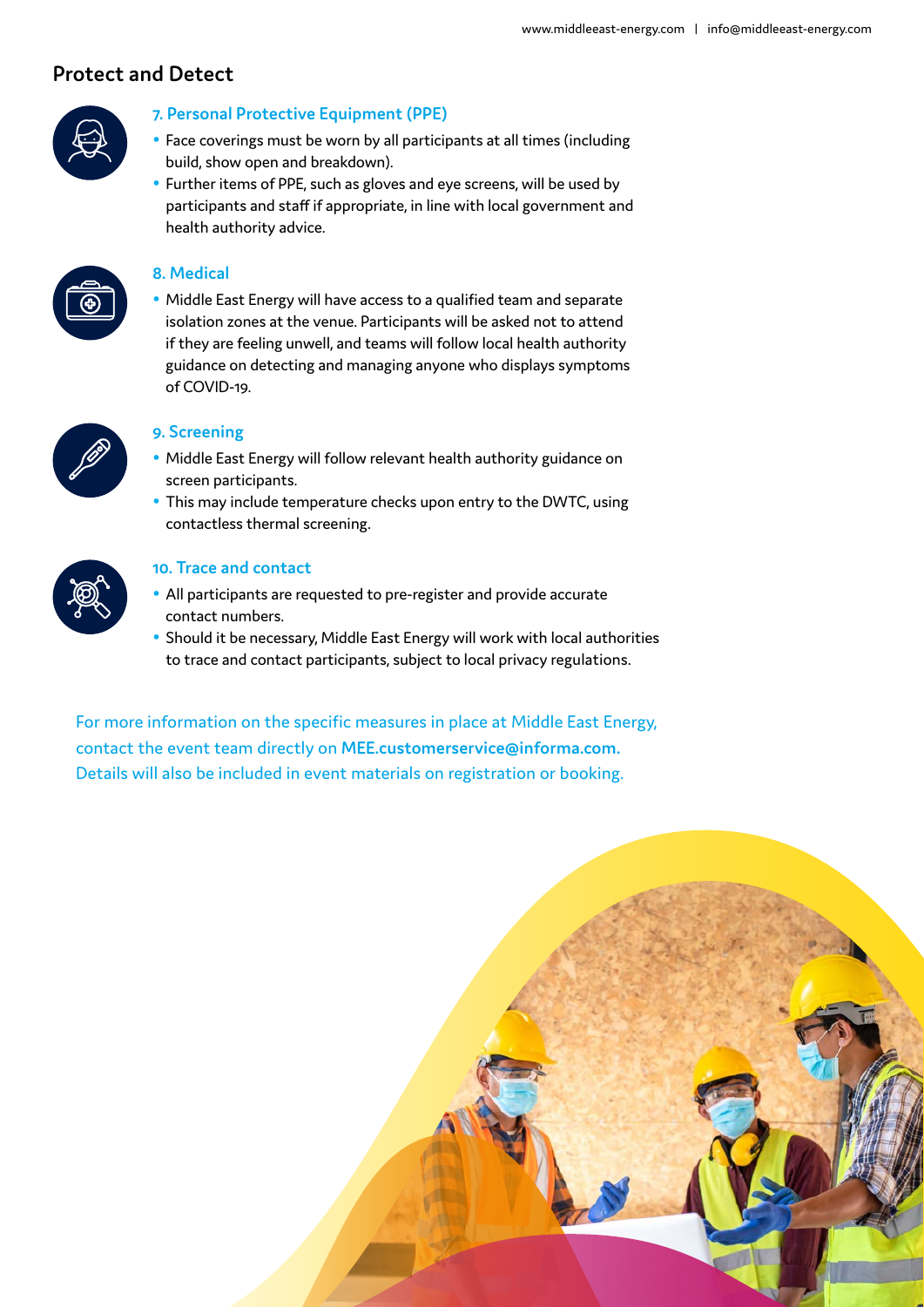## **Recommendations for Exhibitors at Middle East Energy 2022**

We recommend that all exhibitors view these principles at the current level of precautions and recognise that all these additional hygiene, distancing and protection measures may be adjusted to provide the optimal customer experience. We are constantly monitoring the situation and will follow local government and authorities guidance in consultation with our venues.

#### **Stand capacity**

• In compliance with the DWTC stand regulations you must adhere to the local physical distancing requirements

#### **Stand design (Space only)**

- Submit your Stand Plans by Monday 10 January 2022
- The maximum height of single level stands is 4m
- The maximum height of double decker stands and complex stands with hanging structures (rigging) is 5m
- Consider a stand perimeter in your layout to allow for physical distancing away from the aisles
- No enclosed meeting rooms allowed

#### **Stand design (All stand types)**

- Consider your design simple, to maximise space and help visitors maintain social distancing
- Stand layouts must satisfy hygiene, physical distancing and protection requirements
- Plan to have hand sanitisation stations available on vour stand
- Prior to the opening of the event, all exhibitors are recommended to book enhanced cleaning services to sterilize their stands, furniture and displays
- Consider the type of surfaces on furniture  $$ hard surfaces are easier and quicker to clean than material based
- Plan your stand with clearly marked entry and exit points where possible
- Minimise physical touch points, physical products and shared equipment
- Ensure contractors are aware of the physical distancing requirements, hand hygiene and respiratory etiquette

#### **No overnight working will be permitted**

- Schedule deliveries (e.g. furniture and AV) to optimise stand activities, at any one point
- Stand materials should be prefabricated off-site to reduce onsite activities
- Avoid any enclosed spaces on your stand intended for individuals (e.g. meeting rooms)
- Consider all participants, including those with disabilities